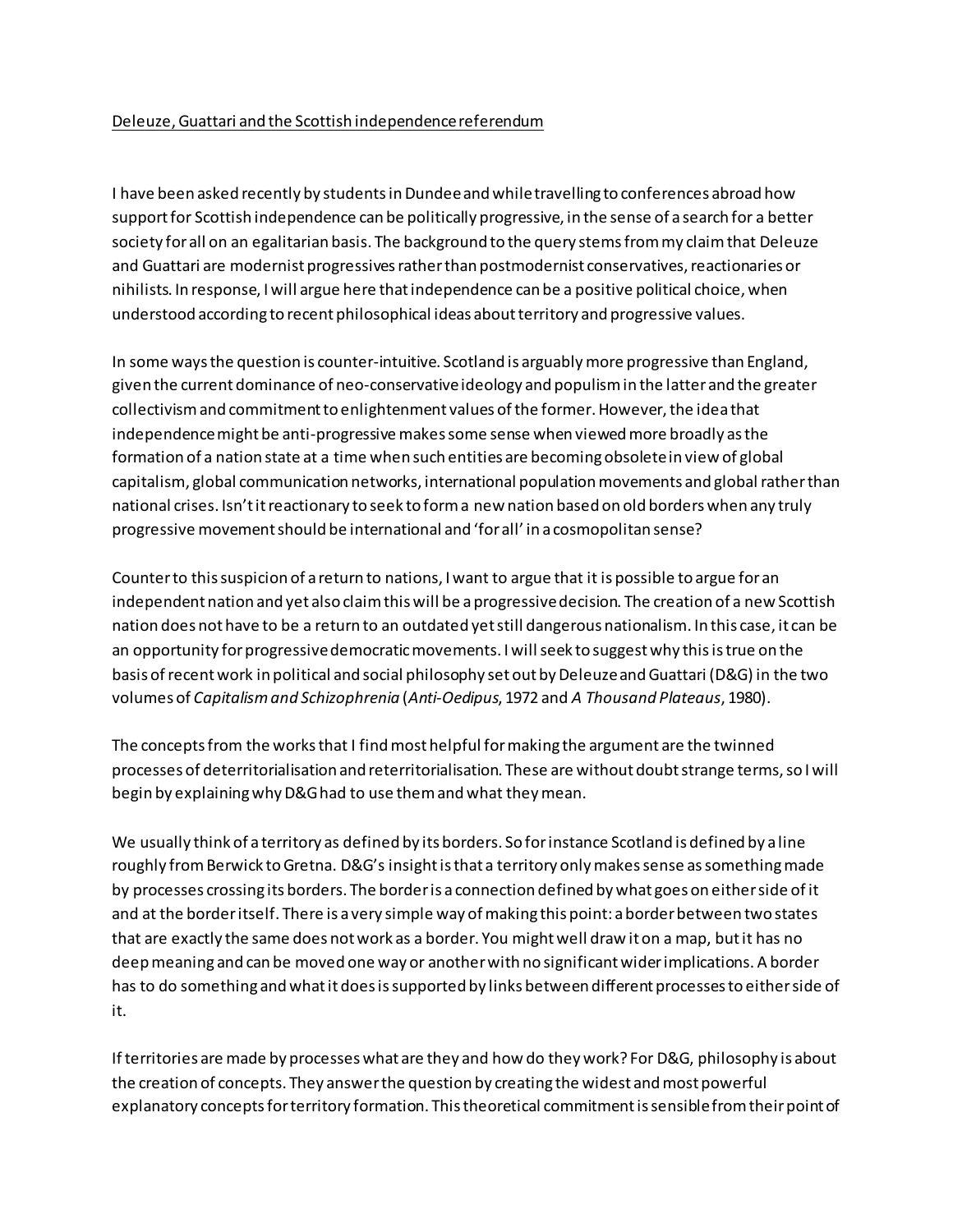view because they believe any descriptive frame will involve theoretical presuppositions and investments, for instance, in the choice of exactly what is to be described and which values drive the description.

The concepts they use to provide the explanatory model are deterritorialisation and reterritorialisation because they think that any animal or human territory is constantly undone and constructed in relation to others. Deterritorialisation is a process that makes a territory porous, that makes it leak, change shape and assume new lines, for example, when a subset of a population takes flight. Thus emigration changed parts of Europe after the Second World War. It altered the places left, for instance, through the effects of depopulation, and the places moved to, with the addition of new cultures and labour.

Reterritorialisation counters these 'lines of flight' or escape routes through processes that make a new territory emerge, for instance, when new cultural practices or legal policies allow a territory to be demarcated due to differences in culture or laws. A territory is therefore defined by processes that are undoing it and forming it, rather than by identified borders and settled states. D&G's philosophy is above all a philosophy of becoming. Deterritorialisation and reterritorialisation are more precise theoretical terms for an undoing and forming anew that defines territories.

We can see an example of these processes, of interest to D&G, in the question posed at the outset. Contemporary nations are being deterritorialised by global capitalism, population movements and ideologies. We witness this in the powerlessness of nation states in relation to global companies and capital flows. As a reaction, existing nations are being weakly reterritorialised by appeals to shallow or faded national values (What it is to be X and why it is better to be), to racist reactions (the venal exploitation of fear of difference à la Farage) and bureaucratic pettiness (the manufacture of barriers supporting claims to national contrasts, such as differences in laws, practices and customs).

These philosophical definitions of territory appear to support the original scepticism about Scottish independence. Isn't it the case that to argue for Scottish independence is to fall back on reactionary reterritorialisations such as Scottish historical identity, new Scottish bureaucracies, and power bases that will have to demonstrate their Scottish perspectives (for instance, in arts councils, universities, national services, and even in armies)? It would seemthat deterritorialisation is the progressive process. If that's the case, we should be getting rid of borders and embracing the ways in which they are overcome.

This view is a misunderstanding of D&G's point. Once we realise why it is a mistake we can also see why and how Scottish independence can be an opportunity for a progressive movement. There are four important points to note about the theory:

- 1. It is always deterritorialisation *and* reterritorialisation
- 2. Deterritorialisation and reterritorialisation are between two things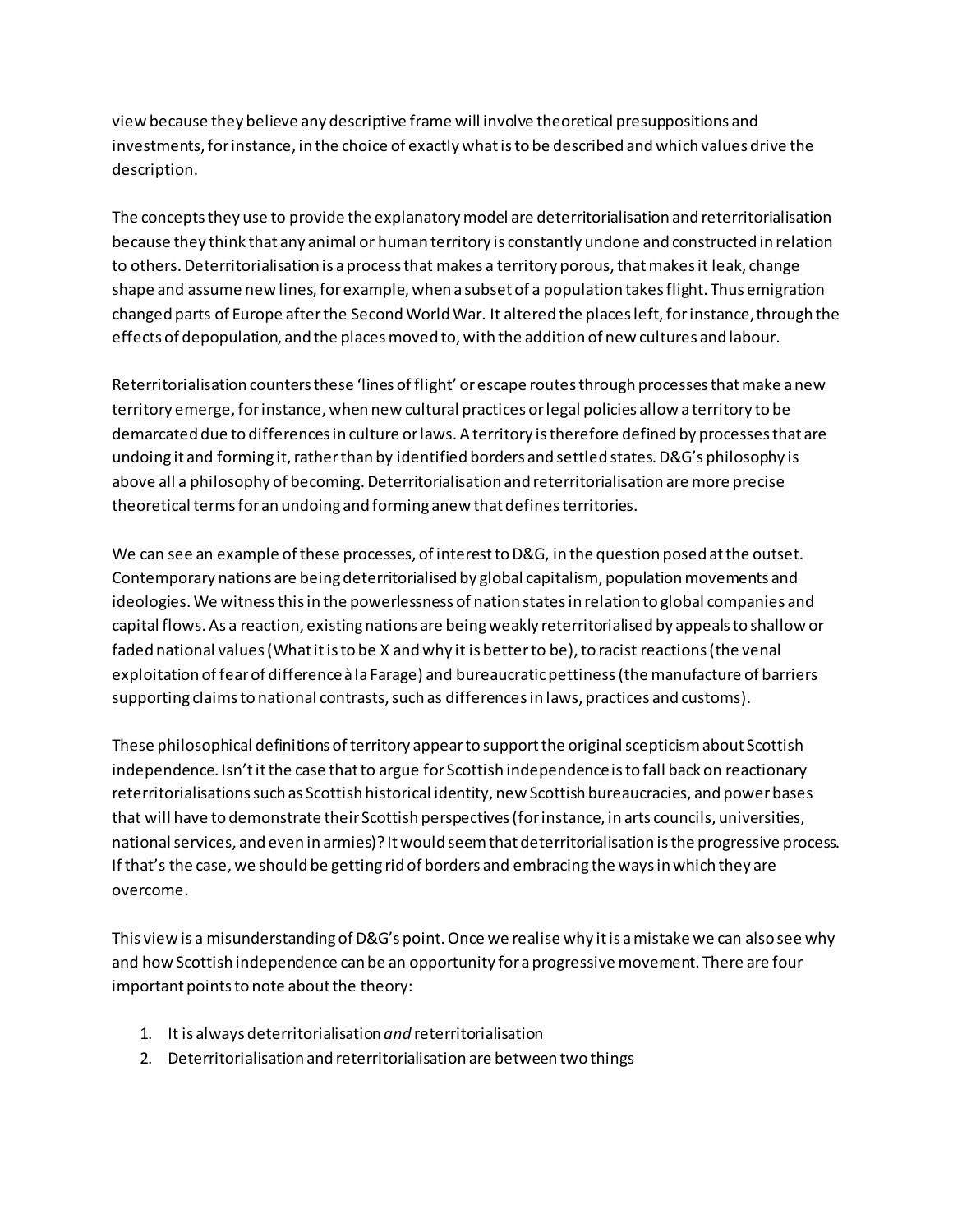- 3. Deterritorialisation and reterritorialisation are positively and negatively destructive, where negative destruction is a direct curtailing of creative potential, and positive destruction is the result of but not the aim of creation
- 4. While the greatest value and progressiveness is in the positive destruction and creativity of deterritorialisation, in any given situation it is always a question of which processes of territorialisation and reterritorialisation allow for the maximum creativity and minimal negative destruction.

These points are deliberately abstract in order to increase their explanatory reach. They have to give detail to a theory with the widest possible applicability. Here are more concrete versions of them in terms of the example of borders:

- 1. A border is always a point where a nation begins to be undone and where it emerges. For instance, the current trend towards fortress Europe in relation to immigration is dissolving an ideal of openness and universality for European nations. It is made by a deterritorialisation of Europe as defined by its Kantian cosmopolitan heritage. It is also made by a reterritorialisation around a new image of siege and of ideas about what it means to be indigenous Europeans. The 'and' is important here because it means that any emerging territory must be considered in terms of its multiple deterritorialisations and reterritorialisations rather than according to one side or the other, or according to a restricted selection of some processes.
- 2. When a border begins to dissolve, two things either side of it are put in contact with one another and change in that contact. This is what begins to dissolve the border and deterritorialise the areas it limits. For example, when a cultural product or technology crosses a border into a different realm it can begin to destabilise the new realm (with the effect of uncensored news or of clandestine modes of communication, for instance), but the product or technology and the place where they originated are also transformed as they cross the boundary (for instance when music and language are taken up differently, or when different possibilities fortechnology are revealed). This means that in assessing the consequences and value of deterritorialisation we also need to reflect on which things are put in contact and how.
- 3. This connection between two things also applies to reterritorialisation. The termcan seem to only apply to what stands inside the territory, for example, to a population defined by a common language or dialect. However, D&G note in specific cases and insist more generally that the making of a territory in this way determines two or more things rather than one. We can see thisin the terrible consequences of shibboleths, a form of pronunciation or wider symbol that works as a test of belonging, for example, around the correct way to pronounce the 'ch' in 'loch'. The test does not only define those who belong and who pass, but also those who do not. The Hebraic roots of the test record that death followed for outsiders incapable of pronouncing the 'sh'.
- 4. Shibboleths allow us to understand the reference to positive and negative creation in D&G's account of deterritorialisation and reterritorialisation. Each process will involve a positive creation yet with destructive consequences. The process will also involve a direct negative destructiveness curtailing creative potential. For instance, great poetry can invent new idioms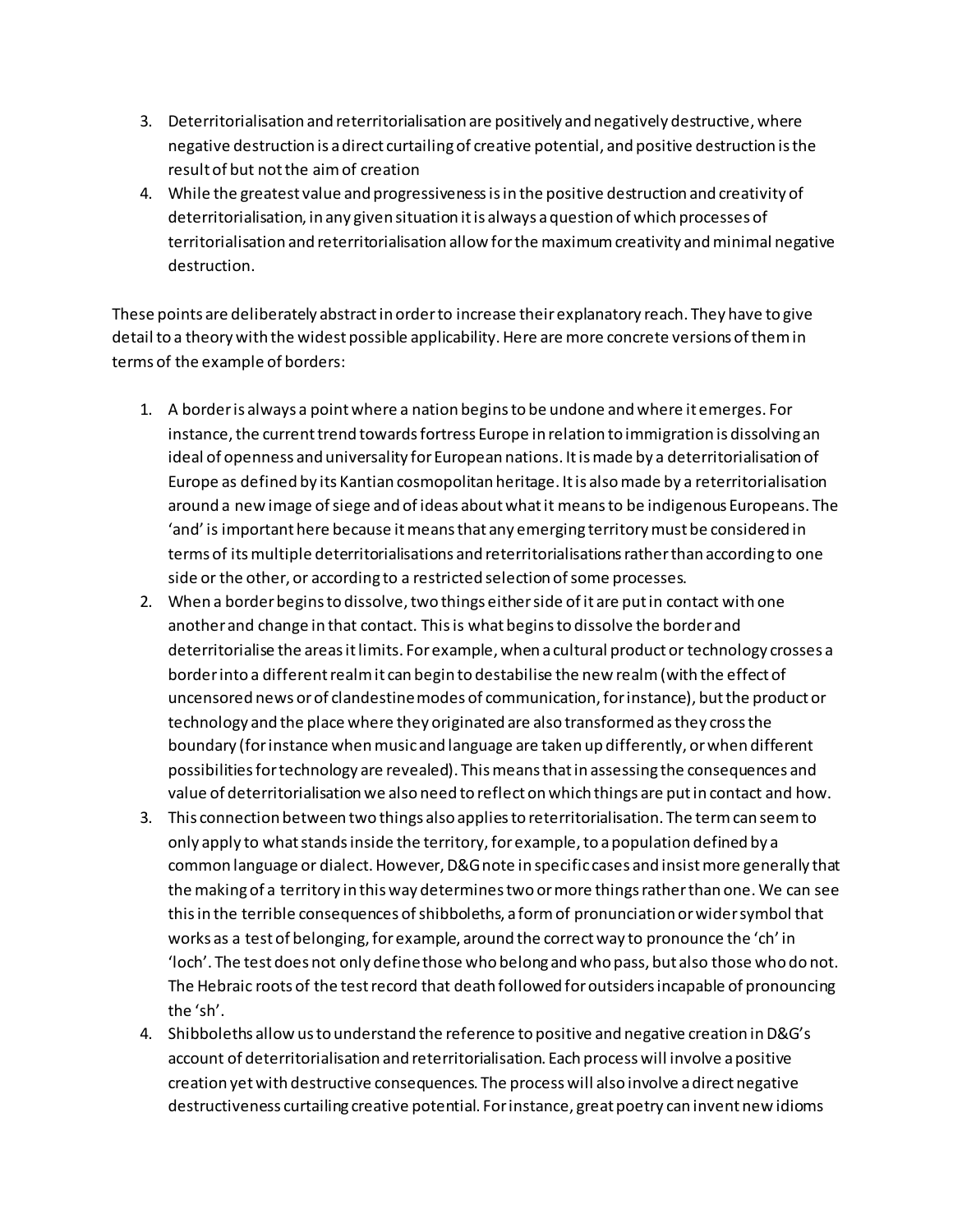around shibboleths and distinctive types of pronunciation. In turn this releases new potential for further artistic and cultural creativity, for example, in national cultural movements and styles. This is not without cost, though, and there will always be kinds of consequent destruction, for instance, when other styles find it harder to attain prominence. There are also, though, direct forms of violence;for example, in the murder of outsiders or expulsion of foreigners in direct acts of negative self-definition. These are detrimentaleven for those seeking to define themselves through them. The idea of fortress Europe is one such direct, non-creative, form of territorialisation where horrifying deaths at our frontiers and violent expulsions and incarcerations are the means for the definition of a territory around negative passions of fear and greed.

5. *Each of the preceding points leads to the most important conclusion about reterritorialisation and deterritorialisation: they are always a matter of pragmaticdecisions about types and degrees of change where there are no absolutes or unchanging values.* We cannot say nationalism good and internationalism bad, or the opposite. We can only ask which processes of deterritorialisation and reterritorialisation are at work here? What things are being transformed through contact with one another? What creative potential isincreased and how? With which negative consequences? What directly negative results and actions are at work? D&G's philosophy of becoming leads to a case-by-case pragmatism rather than to unchanging values or statutes. This pragmatism still has an orientation, since it will be a matter of seeking to increase deterritorialisation and progressive potential, but with an awareness of the necessary reterritorialisations accompanying them.

We can now return to the opening question about progressiveness and Scottish independence. No argument resting on a pre-set view of the values of nationhood or internationalisation, of cosmopolitan values or of local ones can settle this question. Instead, we need to study the processes at work in the making of Scotland and the UK now. Importantly, if we follow D&Gwe cannot abstract from ongoing changes and appeal to continuing states and values, for these are just as subject to change as anything else. This is a significant general point against both sides of the debate where they appeal either to enduring Scottish values and practices or to those of the UK. Neither claims based on Scottish nostalgia nor on essential qualities, nor appeals on behalf of British establishment values and systems have much weight when we take account of ongoing transformations of Scotland and Britain.

The key question is not 'Should Scotland be an independent country?' if by this we understand Scotland and the UK to be in current fixed states that allow us to judge which outcome is best for Scotland and for the UK. The right question is 'Given the processes transforming Scotland and the UK today, will it be more progressive for Scotland to be an independent country?'

I do not intend to give a definitive answer to this last question, but I want to suggest some justifications for independence with some possible counters. I will divide the argument according to a set of areas which D&G considered to be of importance when considering contemporary political action: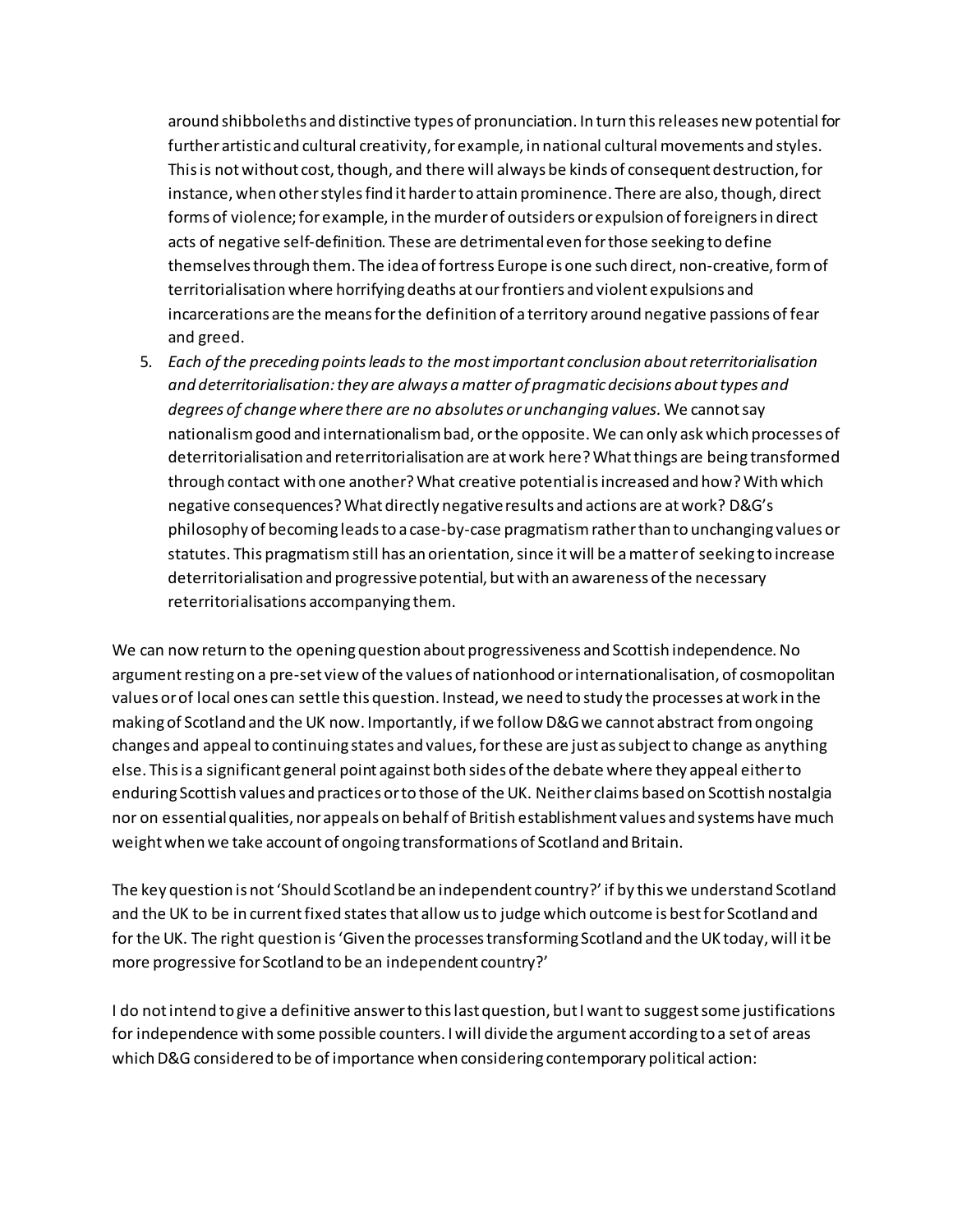- 1. The current effects of capitalismas leading to political and social inequality, and to widespread disempowerment
- 2. The need to re-invent democracy in relation to capital and to established powers
- 3. The possibility of releasing creativity against repressive and established systems which seek to control it
- 4. The need to find ways of resisting societies of control, wherebywhat we can do is governed by technological and political structures serving capitalism and established powers
- 5. The possibility of inventing a new people worthy of a world where capital can be resisted, where we can invent new democracies and maximise creativity
- 6. The need for this new people to be 'of and for all', where all is not restricted to humans but extends to animals and to environments

Much of the current debate around independence is based around different claims to a financially richer or poorer Scotland after independence. Some of these arguments are about oil, others about debt and banking, still more about the advantages and disadvantages of currencies and of larger economic unions. All these debates have already conceded too much ground to the blackmail of capitalism and of its current main proponents in banking and large international businesses, since they agree that growth depends on the better or worse running of capital and that growth in GDP is the first priority of any nation.

From a progressive stance, the question is not will we grow faster with independence, but rather how might independence put us in a stronger position to combat the terrible inequalities and injustices driven by the capitalist system? This does not mean that we have to be anti-capitalist or anti-growth, in the sense of suggesting that an independent Scotland could somehow adopt another economic system. It means that we must consider whether opportunities to mitigate and resist the worst effects of capitalism, to create alternative and better ways of working with and outside capital, will be greater with independence or not.

This first point leads to the next. There can be no optimism whatsoever for genuine change and resistance on the basis of current UK or EU democratic political action, because of the entrenched nature of Westminster and Brussels politics and the closeness of politicians of all stripes to the corruption of capital. Even politicians on the so-called left have been supine or fellow-travellers with big business, banking and the pro-capitalist press. Democracy will need to change scale, type and location in order to break with the stagnation and failure of contemporary UK and EU politics.

The emergence of new nations - not only Scotland - provides an opportunity, since it forces peoples and politicians to think in different ways as a response to new hopes and aspirations. I believe this has already been shown to be the case in the stark contrast in progressive legislation in health, education, democratic representation and social inclusiveness between Holyrood and Westminster. The terms of the debate change when the question is not how do we make things better in this old and continuing state, but rather how can a new Scotland be a better place for all?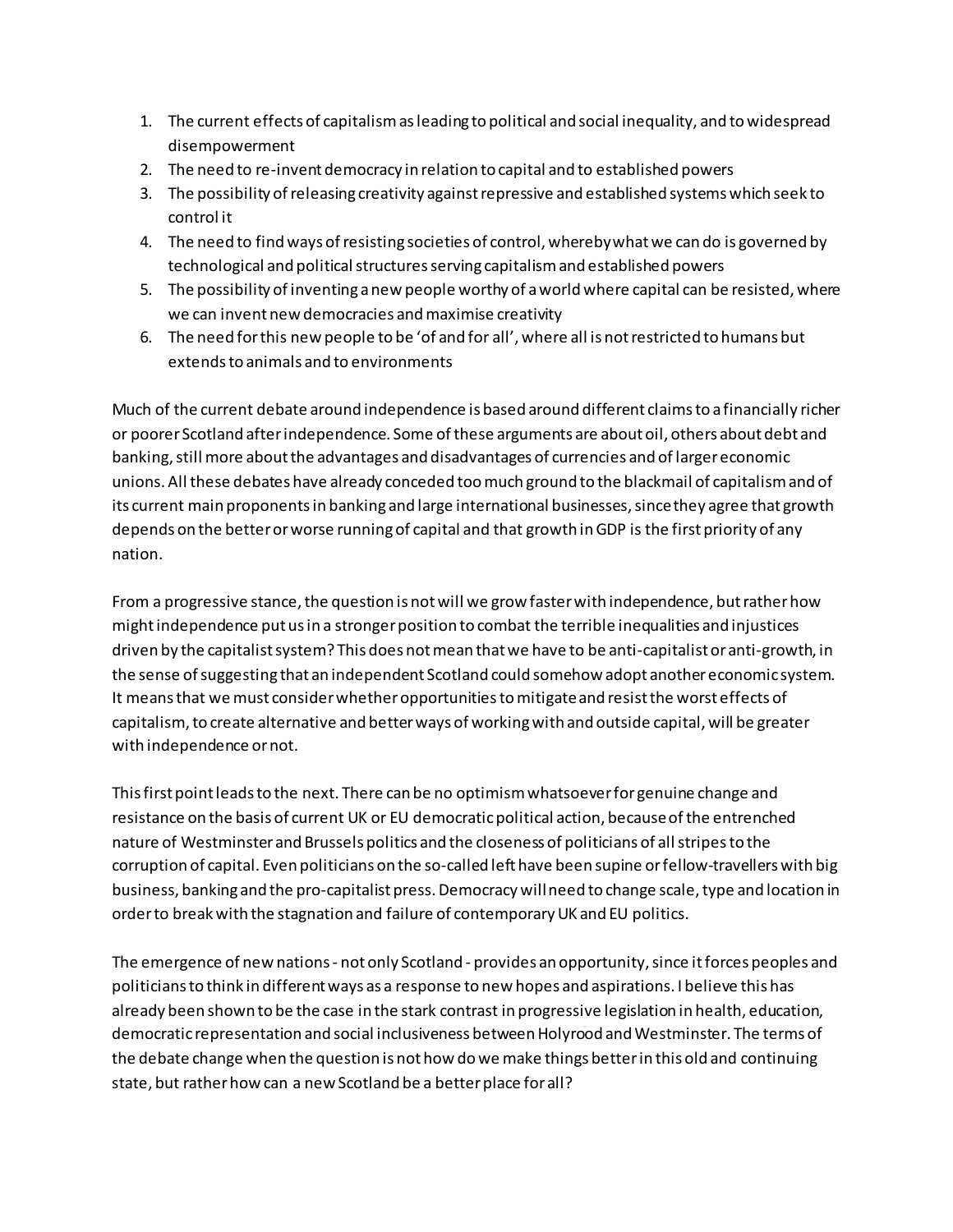Two familiar objections can be made against these hopes and aspirations. Aren't they an abandonment of wider political groups outside a given nation? Aren't they a retrenchment from greater sites of power? Both points depend on the view that something can be done on the UK and EU stage without first gathering strength and ideas in an independent Scotland. Again, one of the things that have been made most clearover the last few years is that doing the same thing in the same political and economic arenas will do nothing for resistance and progressiveness. Independence does not have to be a severing from wider communities. It can be an opportunity to concentrate and renew progressive movements around newly politicised ones.

Part of this renewal and the main reason for deep scepticism about the status quo isthe current state of UK and EU democracy, caught in a negative spiral of disenchantment and incapacity. If even the shock of the latest economic crisis and recession can do nothing for UK and EU politics, what is going to reconnect people to forms of democratic engagement and hope? Many contemporary philosophers speak of a new democracy or a democracy to come, D&G among them. This can be found not only in the institutions and spaces of newly independent nations, but in the way in which political activity and representation have to be reinvented in them. Where better than through a reinvention of the deep enlightenment and progressive traditions in Scotland?

At first glance, then, nationalist reterritorialisation can seem to regressive, but this is to forget that any reterritorialisation is also necessarily a deterritorialisation of Scotland, the UK and the EU, in ways that will necessarily begin new debates about democracy, capital, progressive policies and the nature not only of the Scottish polity but also of all those related to and affected by the emergence of a new Scottish nation.

This is notto deny the regressive power of nationalism, but it is to counterbalance it with the more dangerous work of capital in its alliance with current political systems and orders, and the failure of democracy in them. Of course, this also means that in order to be genuinely progressive a new Scotland will have to struggle hard against powerful pressures to bend to those same forces. As we have seen in current debates and in the established political and financial interest groups lining up with the 'no' camp, this battle is already underway.

In the effort to renew democracy and progressive politics in Scotland, one of the most important lessons from the failure of the UK and the EU in relation to economic and political interests lies with societies of control. We can see this in recent evidence of political and economic management of citizens through the press, media, spying, workplace organisation, policing and legal systems. Allof which present us with immense barriers to genuine freedom and therefore democratic engagement.

It is a matter for further debate, but a smaller new nation is likely to be of a scale and of a heightened state of awareness among citizens such that control via media, policing and political corruption will be easier to scrutinise and call into question. Those involved will be our neighbours, rather than operators in London, a city so far removed now from ordinary Britons as to constitute a different realm of wealth and power, yet still supposedly working as the seat of our political representation.